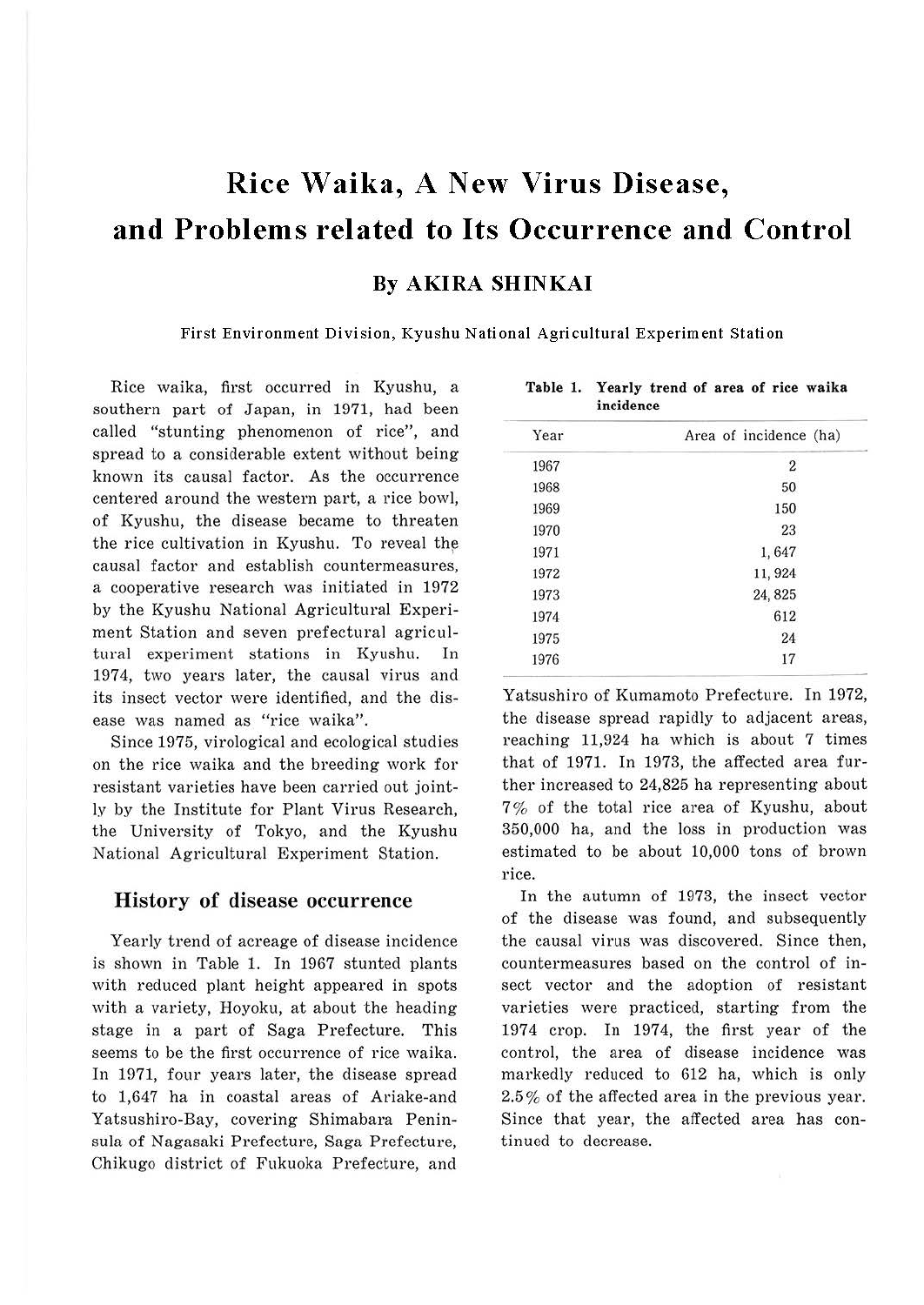#### **Ecology of disease occurrence**

*Symptoms:* Visible symptoms of the disease appear in August: plants with leaf color similar to that caused by nitrogen starvation and with shortened plant height appear in round-shaped spots with several meters of diameter. At the heading stage in the early September, the diseased plants can easily be identified. Detailed observation on inoculated plants in pot experiments revealed that at about one month after the inoculation rusty spots appeared on leaves at an intermediate position, and an inward rolling of leaf tips, an increased angle between leaf and stem and a reduced elongation of upper leaf sheath occurred. However, all these changes are only transitory and do not appear on newly developed leaves. Therefore it is quite difficult to diagonize the disease at an early stage. According to Ishimaru et al.<sup>2</sup>), the disease causes about 20% reduction in culm length, 10% reduction in panicle length with decreased number of grains per panicle, and 20-30% reduction in grain yields. Grain quality is also remarkably deteriorated.

*Pathogenic virus* : Nishi et al.<sup>6)</sup> discovered spherical particles, approximately 30 nm in diameter, in diseased plants sampled from an affected area in Chikugo district of Fukuoka Prefecture in September 1973. The similar particles were observed in plants inoculated through *Nephotettix cincticeps*. Doi et al.<sup>1)</sup> also observed the similar particles in diseased plants in the fields. This small spherical particle was identified as pathogenic virus of the disease.

*Insect vector:* Yokoyama and Sakai<sup>9</sup> discovered in 1973 autumn that the insect vector of the disease is *Nephotettix cincticeps* (Uhler) (green rice leafhopper). And later *N. virescens* (Distant) (oriental green rice leafhopper)<sup>3)</sup> and *N. nigropictus* (Stål) (tropical green rice leafhopper)<sup>7)</sup> were added as vectors. *N. cincticeps* is prevalent widely in Japan, particularly with high population density in Kyushu. The latter two species exist in a small number in southern part of Kyushu. *Recilia dorsalis* (Motschulsky) and *Macrosteles orientalis* Vilbaste do not transmit this virus<sup>8)</sup>.

*Transmission:* It is a characteristic of the transmission of the waika disease virus that it occurs only immediately after the acquisition feeding on diseased plants. Transmissible period after 24 hr of acquisition feeding is usually 1 day, and in very few cases it is 2 days. Transmissibility is lost by  $ecdysis$ .<sup>8)</sup>

Maejima et al. $5$ ) reported that rice plants become a source of virus for insect transmission at 7 days after inoculation feeding although any symptom is not yet shown on the plants.

Host range: Inoculation tests, carried out with about 50 species of gramineous plants, showed that there is no other host than rice plants. The virus is not transmitted to *Leersia sayanuka* Ohwi, *L. japonica* Makino, *Zizcinia latif olia* Turcz., *Alovecurus aequalis* Sobol., *Poa annua* L., *Bromus cntluirticus* Vahl,  $L$ olium multiflorum Lam., *Hordeum vulgare* L., *Triticum aestivum* L., *Avena sativa* L., *Secale cereale* L., *Zea mays* L., and *Digitaria*   $adscendens$  Henr.<sup>8)</sup>

*Varietal 1·esistance of 1-ice plant:* Remarkable differences in varietal resistance were observed in infested fields. Among varieties generally grown, Reiho suffers seriously while extremely few incidence with Tukushibare. Varietal resistance is as follows:

- Resistant Norin 22, Koganenishiki, Norin 18, Kinmaze, Tsukushibare, Mangetsu-mochi, Saikai 139, etc.
- Medium - Nihonbare, Mine-yutaka, Asominori, Minaminishiki, Hiyokumochi, Kurenaimochi, etc.
- Susceptible Reiho, Kuju, Akanemochi, Saikai 132, Saikai 134, Nankai 57, etc.

*Infection cycle:* In the lowland paddy field area of western part of Kyushu, that was the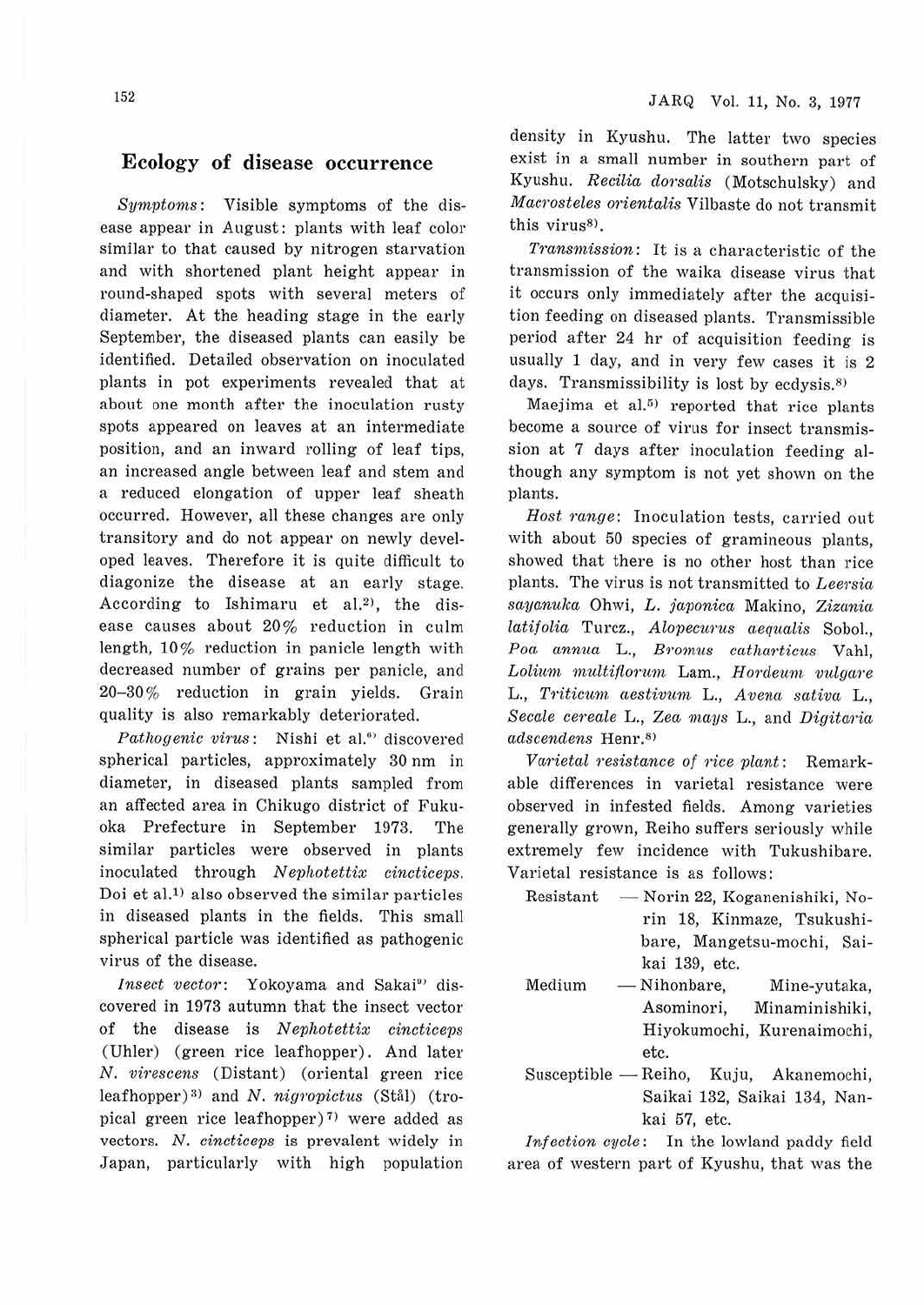

(Male adult. Body length is 4. 5 mm) Plate 1. *Nephotettix cincticeps* (Uhler), an insect vector of rice waika virus

centre of the disease incidence, ratoons of rice plants die in the winter, making the overwintering of the virus impossible. Overwintering of the virus in the hibernated insects of N. *cincticeps* was proved to be negative. To reveal the infected wintering host as the source of the virus to the first generation of N. *cincticeps* is an important problem to be solved in future.

### **Factors affecting the disease occm-rence**

Based on the pathogenic virus, insect vector and transmission pattern it was made clear that the rice waika belongs to the same group of the tungro in Southeast Asia. Therefore, the history of the occurrence of the disease will have to be studied in relation to the tungro and rice culture in Southeast Asia. In the meanwhile, the rice cultivation in Kyushu at round 1972, when the disease outbroke, will be looked into from the following two points:

1) Spread of a susceptible variety, Reiho. This variety was used in Kyushu since 1969, but not in other regions. Area of the variety began to increase since 1969, and in 1970 it accounted for 91,800 ha, representing 27% of a total rice area. In 1972 and 1973 when the serious outbreak occurred, the area showed 150,000 ha, representing about 50 % of the total rice area. Lowland paddy field area along the Ariake Bay, a central portion of the disease occurrence, was mostly being cropped to this variety.

2) High population density of N. *cincticeps.* The population density of the insect is high in Kyushu among different regions of Japan. Particularly in 1971 to 1973, idle paddy fields were increased due to rice production curtailment policy, and which promoted the population increase of N. *cincticeps* from an early stage of rice season.

It is considered, based on the pattern of virus transmission of the vector and infection of rice, that when the primary infection is established even in a smale scale the virus transmission is very much promoted by higher population density of the vector. Therefore the intensive cropping of Reiho as well as the increased population of the vector can be enough as a background of the great occurrence of the disease. However, it is not known where the infection source was located, although investigations are underway. Temperature in winter of 1972 and 1973 was higher than usual by l.5°C. The warm winter may cause an early emergence of the vector, but an effect on the infection cycle is not known.

## **Control measures and future problems**

The key control measures are the control of N. *cincticeps* and the use of resistant rice varieties.

In the usual rice cultivation in lowland paddy field area along the coast of Ariake Bay, where the disease was prevalent, rice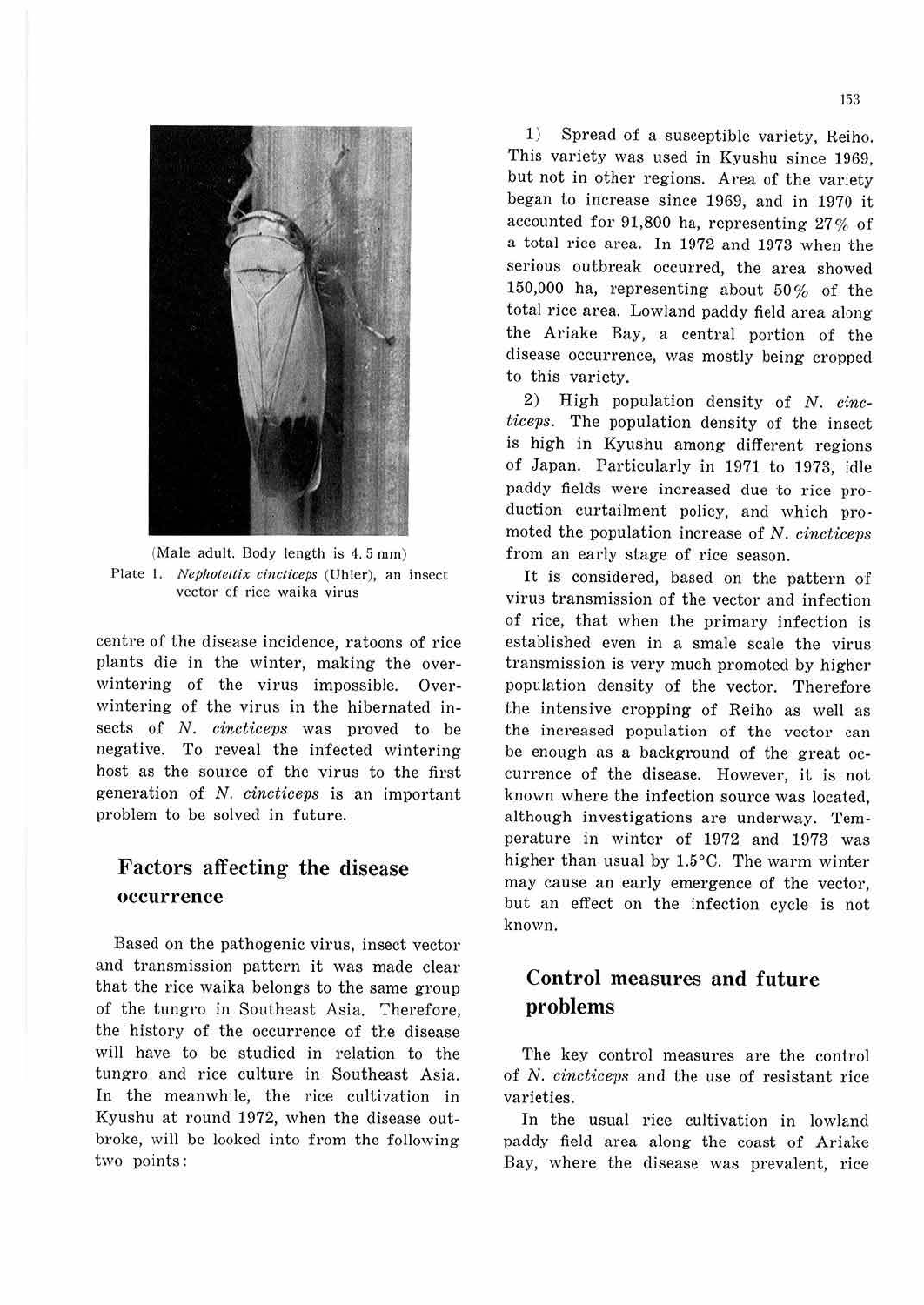is sown in late May, transplanted in late June, and harvested in late October with heading time at the early September. The disease becomes distinguishable only at around the heading time.

N. *cincticeps* repeats 4 generations in this area. Adults of overwintered generation emerge on weeds from late March to early May. Larvae of the first generation emerge after the mid-May, and the adults migrate into nursery beds and paddy fields from mid-June to early July. The second and third generation emerge in paddy fields from early July to mid-September. The virus transmission takes place by the first generation adults and nymphs and adults of the second generation, that emerge at an early stage of rice season.<sup>4)</sup> Therefore, the control of vectors at an early stage is emphasized, i.e., pesticide application for the first and second generation occurring from the nursery period to the early stage after transplanting in order to reduce population density of the vector and hence to control infection. In recent years, transplanting by machines of young seedlings is prevailed. In this case, pesticide is applied to seedling boxes immediately before transplanting. It makes the insect control far more easy.

The use of resistant varieties is extremely effective. At around 1972 when the disease outbroke seriously, most of the lowland paddy fields along Ariake Bay were planted to Reiho. From the first year of the disease control, 1974, resistant varieties such as Tsukushibare and Nihonbare began to replace Reiho, but the variety still remained on 70,180 ha, 21 % of the total rice area, in 1976, because of its easiness of cultivation. However, resistant varieties such as Tsukushibare, Nihonbare, Asominori and Kogane-nishiki have increased their acreage to 110,000 ha in 1976, which represent 31 % of the total rice area, far exceeding that of Reiho. The shifting to resistant varieties which was undertaken since 1974 is found quite effective, and the great outbreak in 1972 and 1973 suggests that the concentrated cropping of susceptible varieties JARQ Vol. 11, No. 3, 1977

is risky.

Although the disease control by the combined effect of vector control and use of resistant varieties has proved successful, there still remain important problems. Overwintering host $(s)$  which is at a key position of the infection cycle, has to be clarified for the understanding of the whole picture of the disease. The reason why the disease is limited to Kyushu will be clarified when the whole picture of the disease is known. The second problem is related to pesticide use. In Kyushu the pesticide use becomes fairly large amount due to large number of N. *cincticeps* existing. In future, control techniques to save pesticide use as far as possible must be established to avoid environmental pollutions. For that purpose also, the future development in screening and breeding of resistant varieties is very much desirable.

#### **Ref e1·ences**

- 1) Doi, Y. et al.: Small spherical virus particles found in rice plants infected with the "Waika" disease. Ann. Phytopath. Soc. Ann. Phytopath. Soc. Japan, 41, 228-231 (1975) [In Japanese with English summary].
- 2) Ishimaru, H., Miyagawa, T. & Hatae, M.: Quantitative evaluation of factors affecting yield reduction of rice caused by the rice waika disease. *Kyushu Branch Crop Sci. Soc. Javan,* **42.** 72-74 (1975) [In Japanese).
- 3) Kimura, T., Maejima, I. & Nishi, Y.: Transmission of rice waika virus by *Nephotcttix vircsccns* (Distant). *Ann. Phytopath. Soc. .Japan,* **41,** 115 (1975) [In Japanese).
- 4) Maejima, I. et al.: Dispersal of rice waika virus by vector in paddy field. *Ann Phyto7,ath. Soc. Javan,* 42, 374 (1976) (In Japanese).
- 5) Maejima, I. et al.: The movement of rice waika virus inoculated by *Nephotettix cincticeps* in rice plant. *Proc. Assoc. Pl. Prot. Kyushu,* 22, 23-25 (1976) [In Japanese with English sunnnary).
- 6) Nishi, Y., Kimura, T. & Maejima, I. : Causal agent of "Waika" disease of rice plants in Japan. Ann. Phytopath. Soc. Japan, 41, 223-227 (1975) [In Japanese with English summary].
- 7) Satomi, H., Hirao, J. & Kimura, T.: Trans-